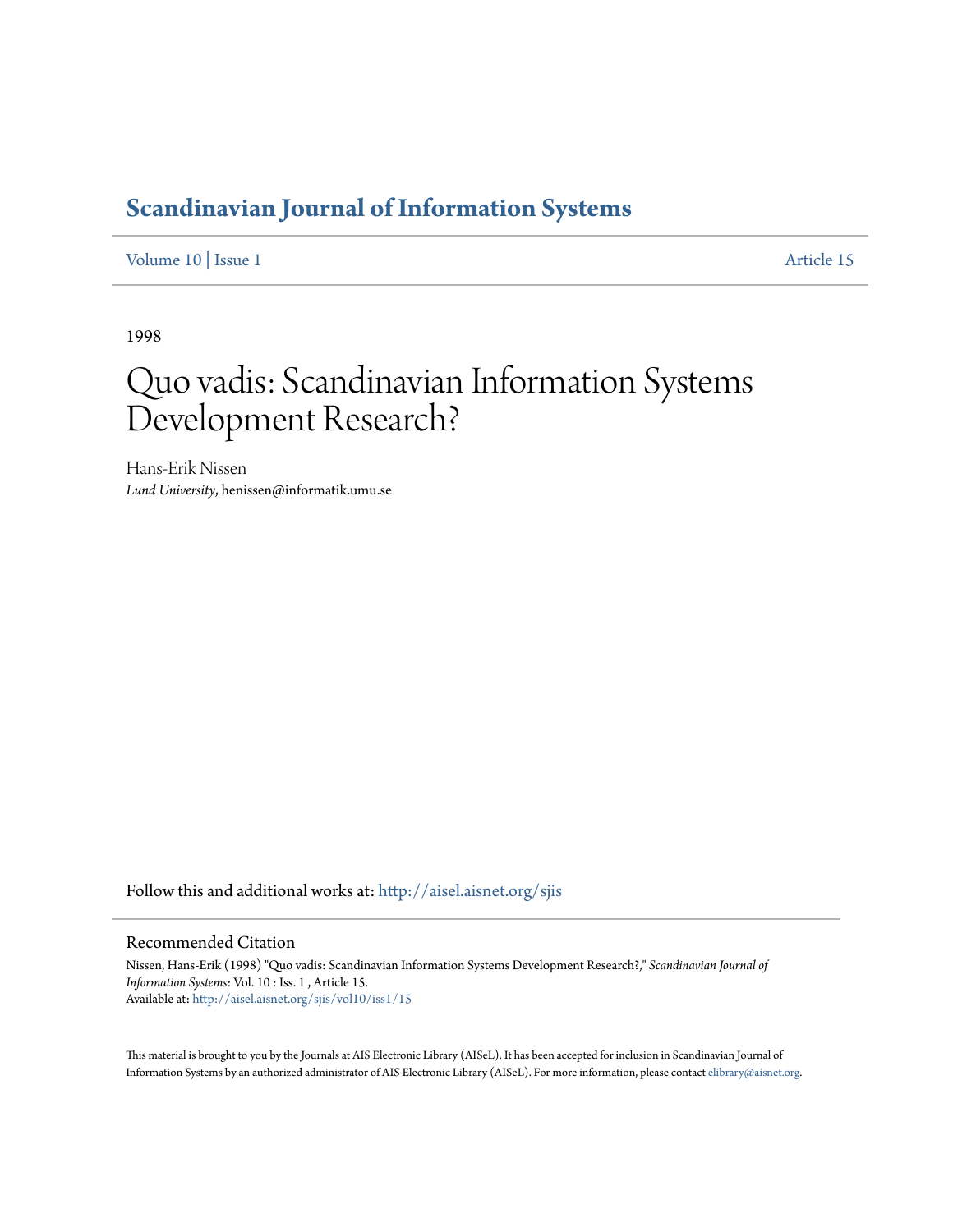## Quo vadis: Scandinavian **Information Systems Development Research?**

#### **Hans-Erik Nissen**

henissen@informatik.umu.se Department of Informatics, Lund University

#### **Abstract**

The paper attempts to direct its readers' attention to information systems development research in Scandinavia in the future. It does so not by trying to make any forecast, but by indicating reflections to make and questions to ask when we in our actions as researcher shape the future of Scandinavian information systems development research.

Keywords: composite entities, dialectics, domain of observation, existential themes, external properties, hermeneutics, internal properties, knowledge interests, logical-empiricism, observer, research traditions, schools of meta-science, simple entities.

#### **Introduction**

The comprehensive overview "Research on Information Systems Development in Scandinavia-Unity in Plurality" by Iivari and Lyytinen ends looking towards its future.

In this brief essay I intend to direct the readers attention to this future. This may seem to go far into a land where Angels fear to tread.<sup>2</sup> I neither can nor intend to embark upon such an impossible mission. I only intend to suggest some reflections to make and some questions to ask, while we<sup>3</sup> undertake information systems development research in Scandinavia tomorrow and the day after tomorrow.

The essay will first focus on the existence of several research traditions and how these delimit questions, which can be asked within a tradition and possible answer that can be given. Two sets of schools of meta-science, Logical Empiricism and Hermeneutics-Dialectics, become contrasted. Some fundamental dif-

© Scandinavian Journal of Information Systems, 1998, 10(1&2):193-204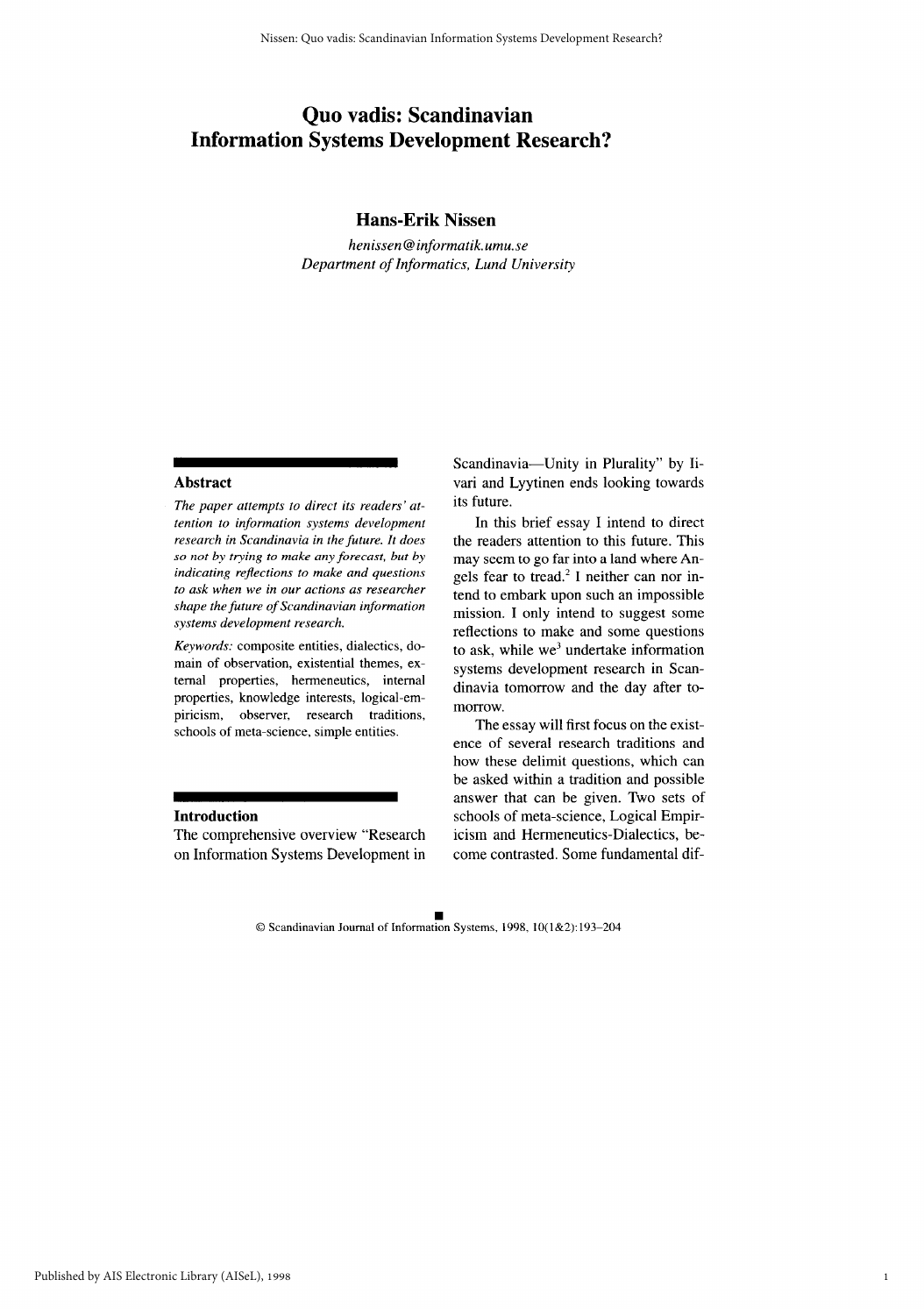ferences between these schools then will be presented and discussed. Then choosing methods for information systems development research will be treated. In that context I will point out that the dividing line between the two research traditions does not go between the methods of inquiry developed within each of them. It goes instead between those studies in which no objects of study are human beings and those in which also human beings are studied. Still, when it comes to methods on inquiry I will argue that the two schools can be looked upon as complementary. Such an outlook I presume will support constructive dialogues between different research groups in the field. Next I will touch upon some other means to support such dialogues. Finally, I will give a brief summary and some conclusions.

#### **Research traditions and** research questions

Questions asked in research depend upon the research tradition in which the researchers raising them work. As told in Iivari & Lyytinen's paper Scandinavian information systems development research (ISDR) appears to have followed many different research traditions. As summarised in their abstract Scandinavian researchers in the field "... seek varying and innovative theoretical foundations for IS and ISD, and apply dominantly anti-positivistic and action oriented research approaches." By connecting to many different theoretical foundations the fundamental distinctions between two dominant research traditions get out of sight.

Why study information systems development (ISD)? Of course, in order to gain more knowledge about a phenomenon called "ISD". For whom to undertake ISDR? That question does not make sense! Knowledge represents an approximate description of the reality studied as long as researchers arrive at it and validate it by accepted methods of research. As such it takes on the same truth-value for everybody. Theory and practice have to remain strictly separated. In practice people and their different values and interests may enter but not in the realm of theories and knowledge. In my discussions of the two questions above I have adhered to the canons of meta-science of Logical Empiricism (LE) as presented by Radnitzky (1970). Also the answer to the first question I have framed within the language of LE traditions. What do I intend to illustrate by the questions and the answer? I try to show that questions, which a researcher can raise at all, and answers to "researchable questions" depend upon the research tradition a researcher chooses to work within.

As researchers, we might want to discuss research interests by raising question on for whom we undertake research or do not want strictly to separate theory and practice. If so, we should choose some school of meta-science subsumed under the label of Hermeneutic-Dialectic (HD) traditions according to Radnitzky (1970). Within these schools belong Habermas' (1978) distinctions between different research interests, which many Scandinavian researchers have drawn upon in their work. Radnitzky presents Habermas' knowledge interests and supplements them with two more as shown in table  $1<sup>4</sup>$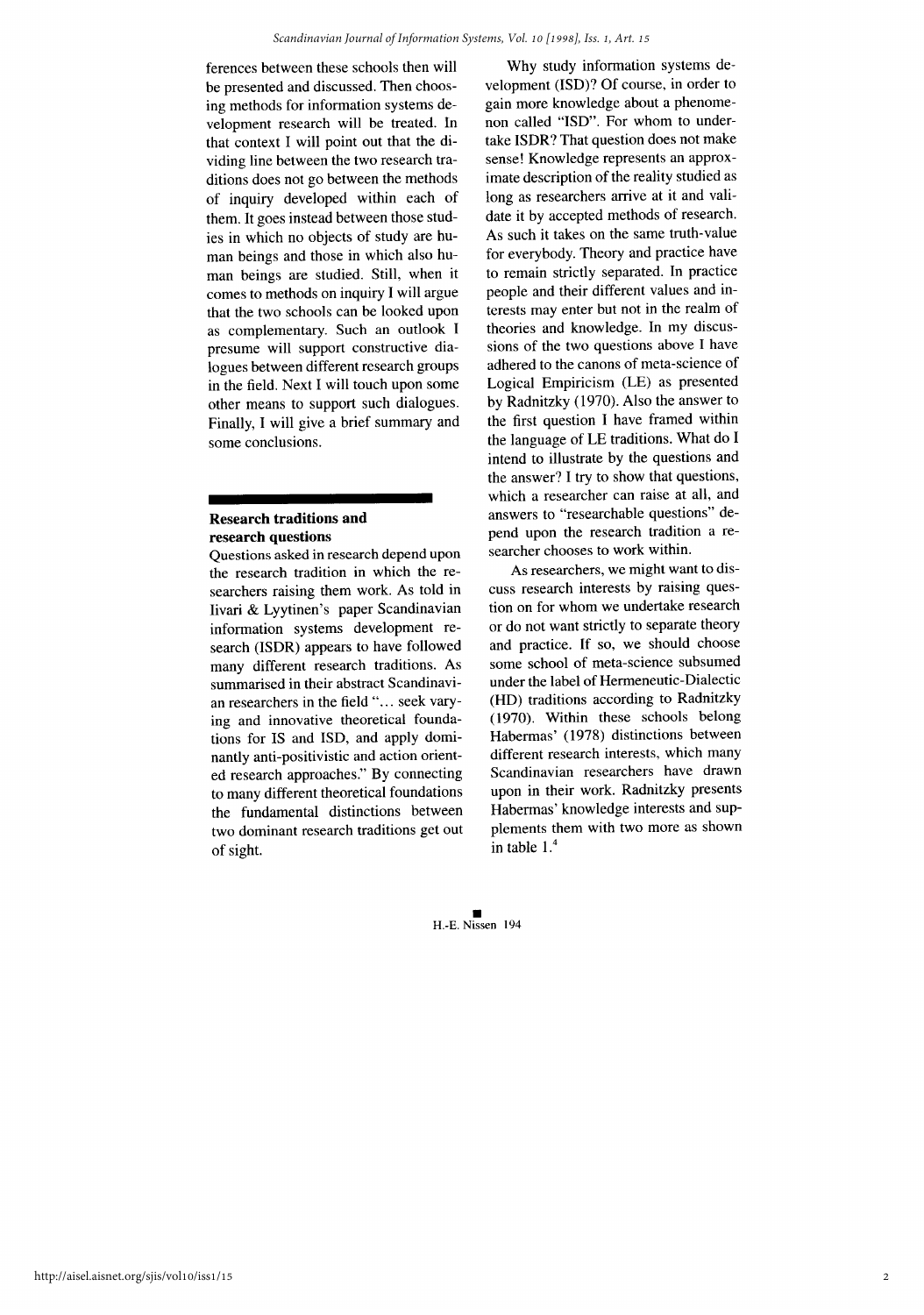| Knowledge interests        | <b>Medium</b> for survival | <b>Research</b><br>approach | Types of knowledge |
|----------------------------|----------------------------|-----------------------------|--------------------|
| (Habermas)                 |                            |                             |                    |
| Technical                  | Work                       | naturalistic                | information        |
| Mediating tradition( $s$ ) | Language                   | hermeneutic                 | interpretation     |
| Emancipatory               | Steering and control       | critical                    | criticism          |
| (added by Radnitzky)       |                            |                             |                    |
| Improving the world-       | Shared prenotions in       | metaphorical                | philosophical cos- |
| picture                    | communities of             | interpretation of           | mologies and       |
|                            | researchers                | scientific theo-            | anthropologies     |
|                            |                            | ries                        |                    |
| Improving the reflec-      | Style of life in the       | contemplating               | ideas of Death.    |
| tion upon existential      | private sphere             | and discussing              | God, History,      |
| themes                     |                            | riddles of life             | Number, Chance,    |
|                            |                            |                             | etc.               |

TABLE 1. Table 1. Knowledge interests according to Habermas and Radnitzky.

The ideas from Radnitzky I have fetched from a section addressing scientific enterprises (research programs) at the level of the anthropology of knowledge. The limited size of this paper only allows a few comments on the contents of table 1.

Researchers in the field of ISD may reflect upon why Radnitzky (1970) has chosen the term "information" for the type of knowledge connected with technical research interests.

About the naturalistic approach Radnitzky (1970, Vol. II, p. 9) states: "The naturalistic approach is concerned with the study of objective or objectifiable processes. Thus it corresponds to the cluster of disciplines constituted by the natural sciences and the "quasi-naturalistic" turns ... of human science ... Presupposed is the distinction between two kinds of entities: those with which we cannot in principle communicate and those with which we can. ..."<sup>5</sup>

In a note (ibid., Vol. II, p. 9) Radnitzky points out that applying only natural science methods to all disciplines entails

the ideal of "replacing the observer by measuring instruments". This does not mean that "measuring instruments" never have any place in human and cultural sciences. However, if researchers use measuring in these sciences, they must broaden the domain of observation to include design, calibration, validation and use of the instruments.

Radnitzky stresses that the aspect of language in mediating traditions largely lies in its capacity to provide a key to the world. In this context researchers must not reduce the function of language only to a means of communication (ibid., p. 7).

The former of the two research interests added by Radnitzky (1970) emanates from the necessity to have "some global prenotions ..., without which one could not even start with any research tasks nor conceive of any question!" (Ibid., Vol. II, p. 12) The questions we ask in a research task or an investigation depend upon our prenotions, even if these many times remain implicit. At least when I have tried to answer a ques-

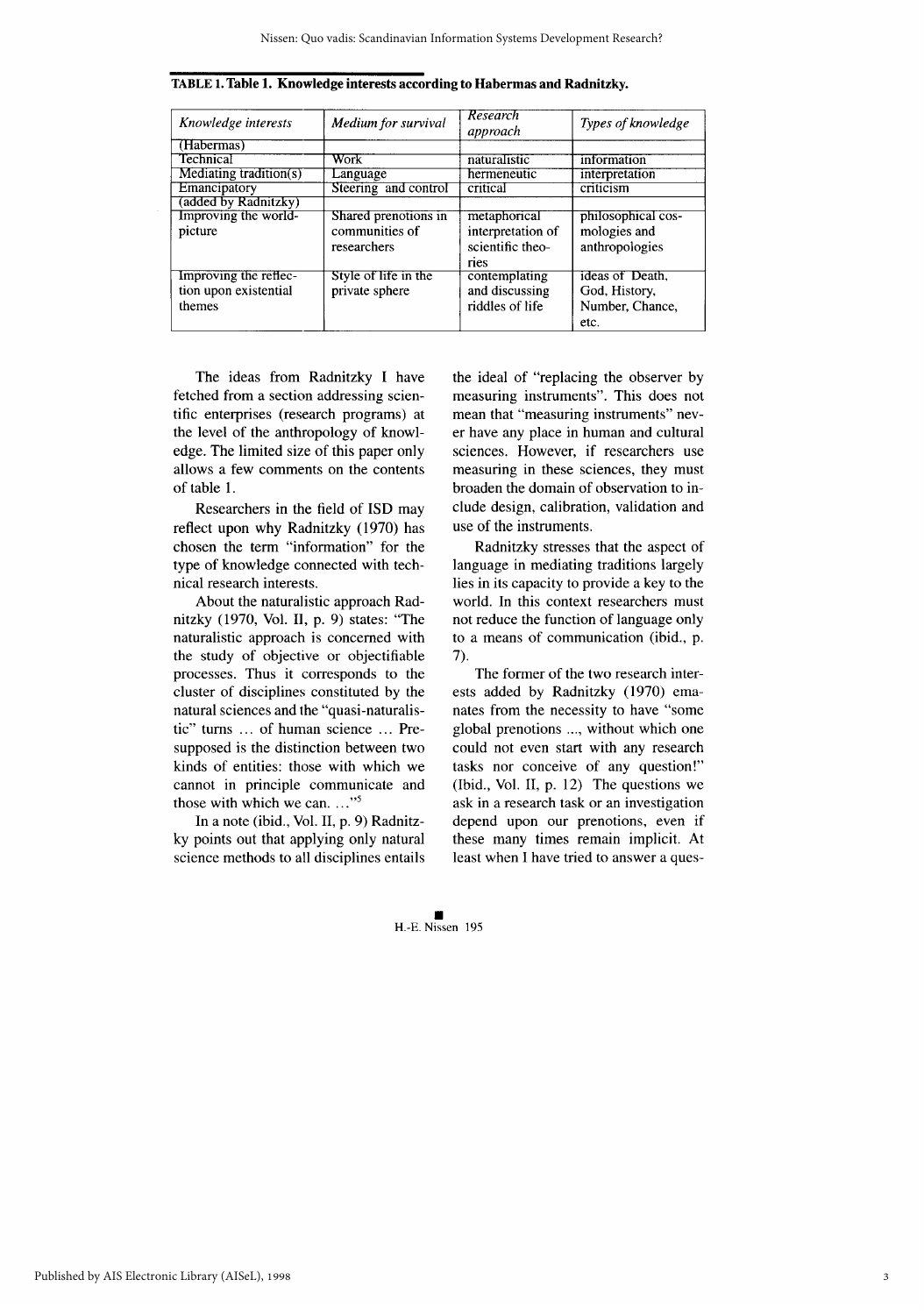tion for a long time without success, it might give me new ideas to try to make my prenotions conscious and reflect upon starting from different ones.

The second added research interest has to do with a necessity of some reflection on our style of life as human beings. About the possible consequences of not including this last knowledge interest Radnitzky (1970, Vol. II, p. 13) writes: "... If we ignore this we risk loosing sight of all the contemplative aspects of intellectual activity in favor of actionorientation only. Reflection on existential themes may not be necessary for survival (hence Habermas is justified to disregard them)—but it will certainly reflect upon such a theme even as the value of survival ...; and it may provide motivation both on the level of the individual and that of tradition, much as religion, which is akin to it or involved in it, may sometimes be the opiate of the people but sometimes their benzedrine....'

As Radnitzky points out: "Self-reflection, as a hermeneutic task, falls outside any non-hermeneutic tradition. Hence a logical empiricist cannot within the boundaries of his tradition reflect upon the underlying research-guiding interests of any inquiry. ..." (Ibid., vol. II. p. 10) This means questions based on the contents of table 1 and the discussions of them a researcher cannot even raise within a LE tradition. At least to me, as a researcher, this gives a good reason to reflect upon which research tradition to follow before embarking upon a research program. As a bases for such a choice I need to understand some more fundamental differences between the LE and HD traditions. The next section will cover this issue.

#### **Fundamental differences** between the research traditions of LE and HD

Many researchers in the field of ISDR have started in a research tradition of LE. They need, metaphorically, to cross the rubicon to arrive at a meta-scientific school of HD. Apel (1980, chapter 5, pp. 141-147) has given three fundamental reasons for researchers in the social sciences, where man takes the role of both subject and object of study, to cross the rubicon:

1. "First of all, there already exists a fundamental distinction in the identification of the objects of science at the level of so-called description. This distinction is based on the question as to whether the so-called 'data' can be made 'available' through repeatable experiments as instances of possible explanations by means of laws-or can at least be subsumed under class concepts-or whether they should be treated as spatio-temporally individualized elements of the totality of an irreversible historical process that is itself mediated through these elements.  $\cdots$ "

The two different ways of description open two completely different concepts of experience. Only the first mentioned way of description opens a horizon for contingent 'laws' or inductive corroboration according to the 'logic of science'. The second opens a horizon for an experience including not only inductive corroboration or falsification. More importantly it opens a horizon for qualitative revisions of its conceptual presuppositions by means of self-reflection.

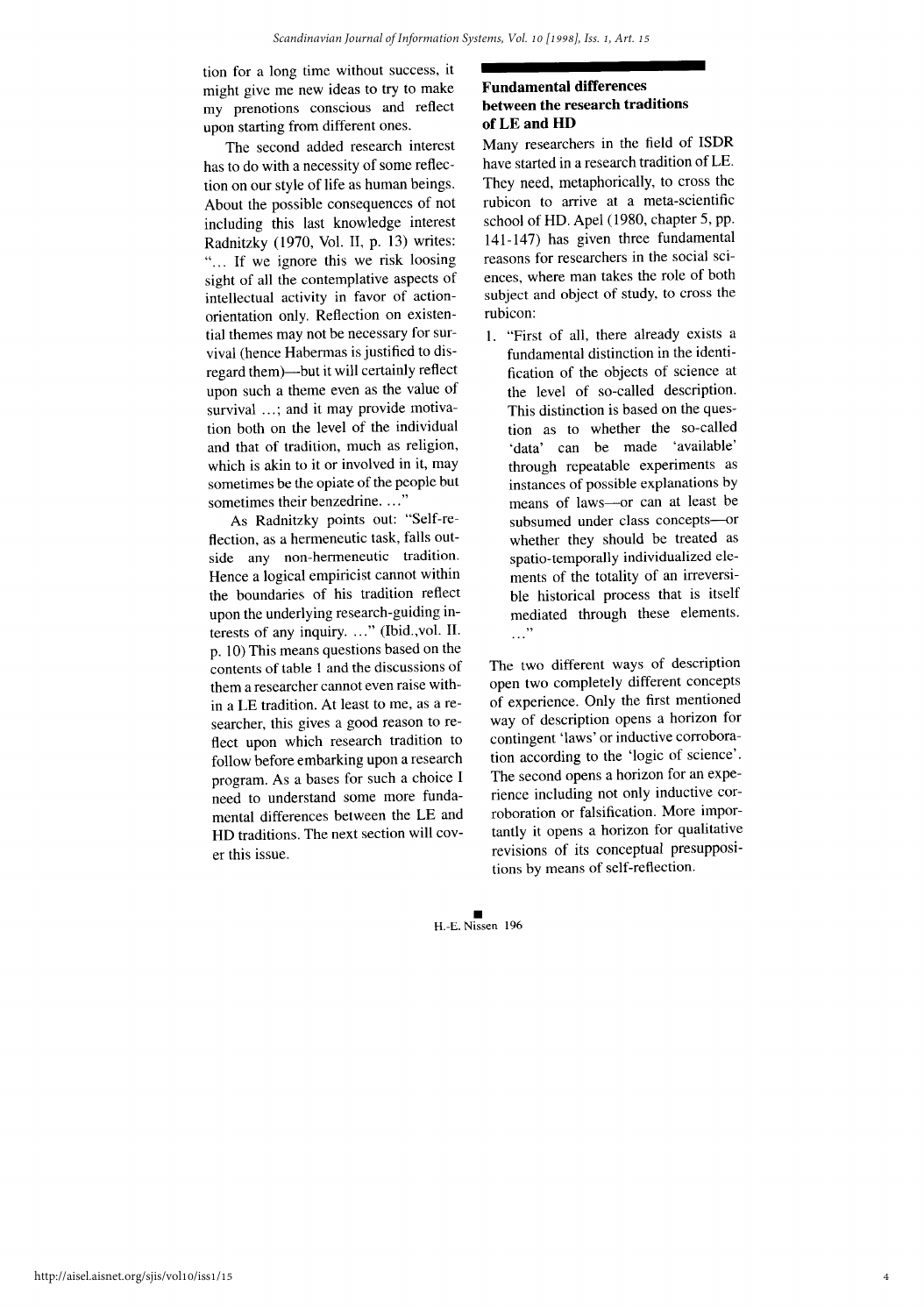2. "Even 'more doubtful' than this implication of our step over the rubicon of the modern logic of science for the theory of experience is the associated transcendence of the concept of value-free science that Max Weber also made obligatory for the social sciences. The recognition of what Weber termed 'purposive rational understanding' as a "good reason essay" which, as such, cannot be reduced to a causal, motivational explanation already necessitates a critical evaluation of human behavjour, even if the latter remains confined to the normative standard of instrumental rationality and seeks to understand the goals in question without evaluating them....'

System theories of societies, which understand their objects functionally, also presuppose instrumental rationality. Moreover, they not only presuppose a positive evaluation of functional efficiency. They also do so for system formation and adaptation in the form of self-preservation and self-improvement. Such an absolutisation of the value of system formation contradicts a presupposition of all sciences that Apel (1980) has given good reasons for. The realisation of truth depends a priori on the realisation of the unlimited communication community within a historically given society. It takes place in a society organised in limited functional systems to secure its physical self-preservation. This introduces a contradiction between the implicit evaluation on the part of a functionalistic systems theory and its own truth-claim. A critical social science, which perceives its object at the same time as a potential subject of science, cannot abandon the goals of human actions that remain still to become evaluated.

3. "The necessity for evaluation in the critical social sciences outlined above indicates the final and most radical consequence that is implicit in the theory of science's recognition of society as the subject and object of science: namely, the distinction between theory and practice. The apparently similar distinction that was established by Kant with reference to the foundation of natural science in the form of the distinction between theoretical and practical reason cannot be maintained as the foundation for the critical social sciences.

Even the purely theoretical character of the causal explanatory natural sciences can only be asserted in a way that is free of ideology if ... one reflects upon the fact that value-free theory formation in natural science is a priori framed in such a way that it is, ..., the precondition for the possibility of the technological utilization of its results. This a priori interlocking of interests itself ... is valid a fortiori with reference to the social-technological function of the so-called empirical-analytical social sciences. That this is the case, is manifested in the mostly quite naively formulated demand that the perfection of scientific progress in modern industrial society must lie in the extension of man's natural scientific control over nature through the social-scientific control of man over man...."

The last demand is not merely and obviously of practical relevance. It is, as a practical, relevant demand, deeply ambiguous. If the separation of the subject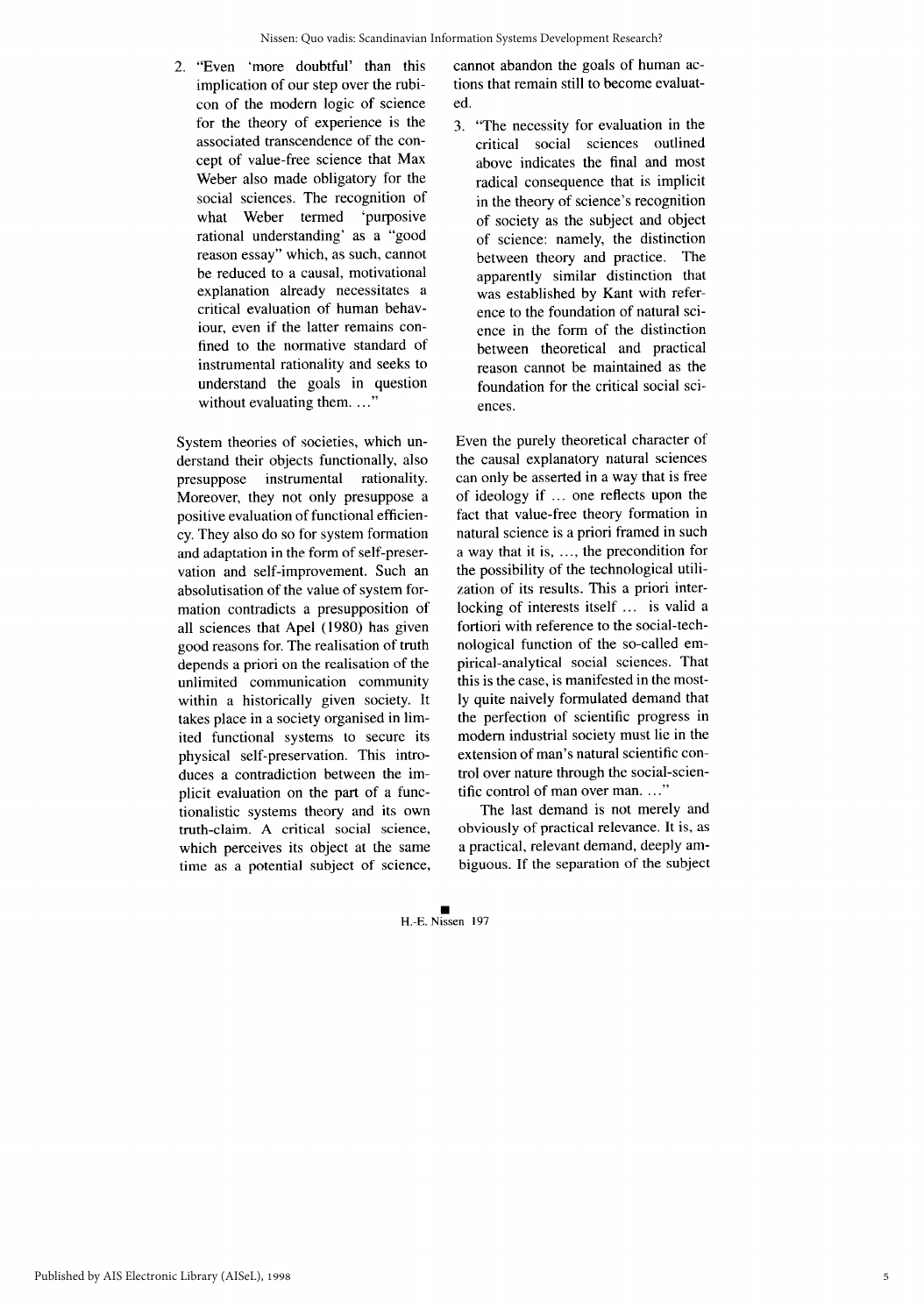and object of science has also to be maintained in the social sciences, this could only signify that society must be split up into those who are controlled and those who control.

As researchers we should ask ourselves who in our current societies controls whom within the field of developing and using "IT support". Dividing lines between those who control and those who become controlled may be found also in other cases than between managers and workers. To what extent do producers of IT hardware and software and their salesmen control consumers of these products? What features built into IT artefacts, or not maid available in them, contribute to or counteract control of IT product consumers by producers? To what extent do IT protagonists perceive and respect the unlearning and learning they generate for IT product consumers? Will serious producers perceive research programs focused on emancipating IT product consumers as a valuable challenge and be prepared to support them financially?

The set of questions suggested I have framed in the spirit of HD research traditions. This section has made some fundamental differences between LE and HD traditions of research apparent. The reader may have got the impression that I suggest ISD researchers should entirely make use of research methods developed within HD traditions. Such a research strategy would mean a simplification, which, I presume, would turn out as not very fruitful. A more adequate position with respect to choice of research methods I will discuss in the next section.

#### **Choosing methods for ISD** research

In some studies there exist no objects with which the researchers can in principle communicate. In other studies at least some objects exist with which the researchers can communicate. Here the concept of 'communication' comprises more than exchange of data. Both parties to this kind of communication must potentially have autonomy in their interpretation of data they capture and context for interpretation they relate them to. One way to characterise this kind of autonomous partner to a conversation I fetch from Aulin (1982). Such a conversation partner correspond to what Aulin  $(1982, pp. 57-65)$  describes as a selfsteering system existing in an expanding state space, i.e. a space in which the set of "realised states" will expand all the time. A self-steering system cannot be manipulated from outside, and it creates its own goals, which might be multiple, on many levels, and even contradictory. Men, groups of men, and human societies have the capacity to act as self-steering systems. The formal definition given by Aulin (1982), however, does not exclude artefacts from the set of self-steering systems.

There goes a dividing line between research delimited to domains without any self-steering systems and domains comprising at least some such systems. In the former research questions framed in traditions of LE in most cases will be relevant. Different methods of measurement, experimentation and descriptions from traditions within LE will offer methodological support. These kinds of methods researchers often subsume under the headings of hard or quantitative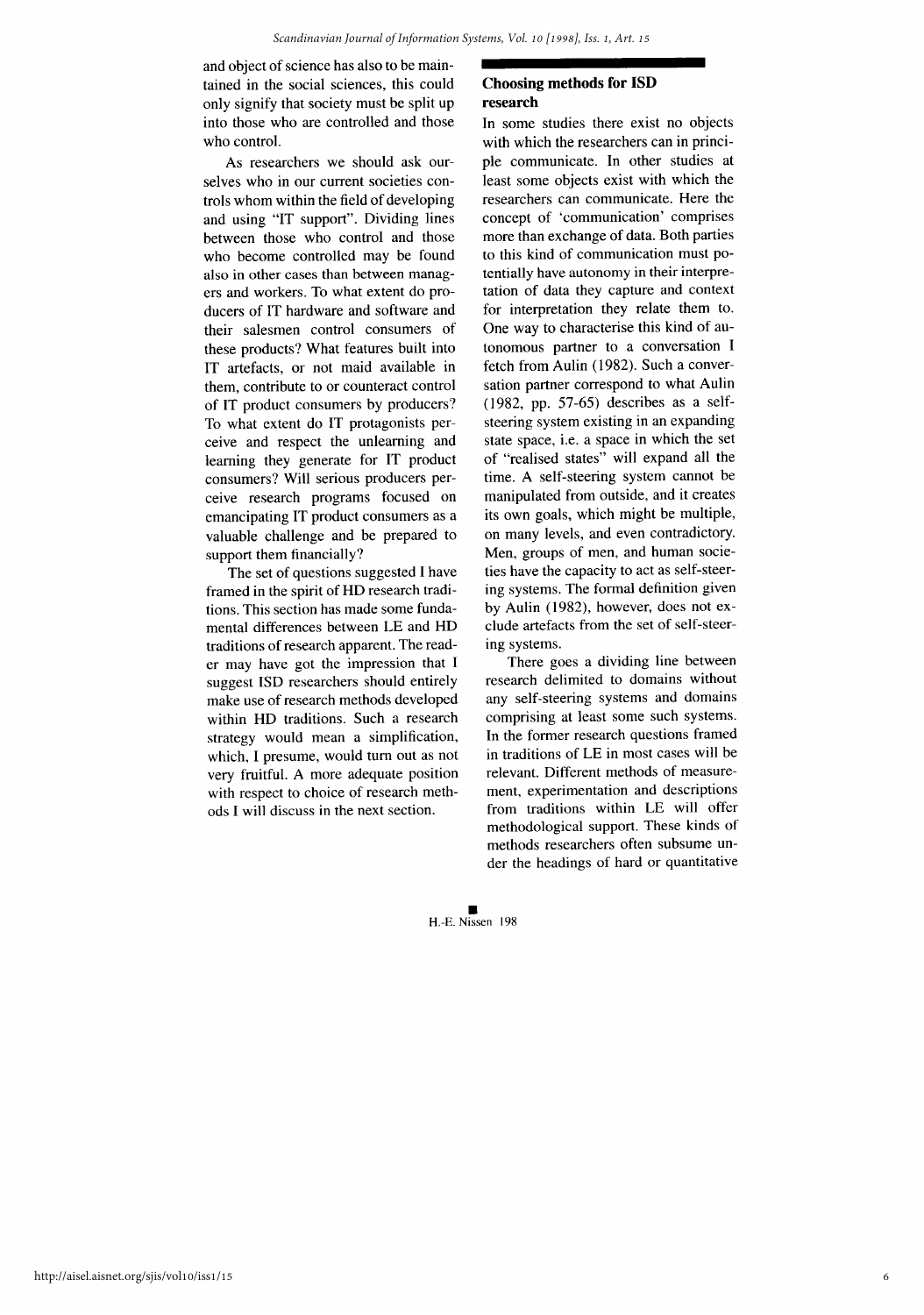methods. The research interest in this case will be a technical interest. In order to support this interest regularities are looked for and explained.

In the latter case a number of questions should be raised, which only can be framed within traditions of HD. In order to answer them, of course, a number of research methods developed within traditions of HD will be used. These kinds of methods researchers often subsume under the headings of soft or qualitative methods. These methods have their rules of how to validate findings. In the case of applying hermeneutic methods Radnitzky (1970, Vol. II, pp. 26-30) presents some canons of hermeneutic technique. As researchers in the field of ISD we have an additional way to check our interpretations of what people say and do. As we normally work with people, who still live, we can check by asking them. The research interests addressed in these studies mostly will belong to the categories of mediating traditions, emancipatory, and improving the world-picture. With these research interests in focus we, as researchers, rather will try to understand what happens in the domains we study and why than produce law-like explanations.

Radnitzky (1970, Vol. II, pp. 41-68) drawing upon Apel (1967) points out the fact that as we, as human beings, are not fully transparent to ourselves and each other. Hence HD methods alone will not suffice in investigations aiming at mediating traditions, emancipating people or groups of people and improving the world-picture. They have to become supplemented with "quasi-naturalistic" turns. In these "...the hermeneutic dialogue is temporarily ... interrupted in favor of naturalistic methods of inquiry-a temporary distantiation ... and objectification." Even if in these quasi-naturalistic turns methods developed in LE traditions become used the research interest guiding the study remains in focus. What insights a quasi-naturalistic turn may give the researcher he or she translates into the language of the people in the field and brings back into the dialogue with them.

So, when working on questions framed in a HD tradition methodologically the researchers will have to tack between HD and quasi-naturalistic turns in their inquiries. ISD research-as any kind or research-in order to ground its validity and to develop has to be undertaken in communities of researchers. Its findings have to be discussed and critically scrutinised both within and between such communities. These communities should also comprise communities of researchers from other disciplines.<sup>5</sup>

As a consequence this need of critical debates entails a need for applying methods from HD traditions also by those researchers, who in their domains of inquiry can restrict themselves only to work with methods from LE traditions.<sup>6</sup> The methods from the two traditions most fruitfully can be looked upon as complementary. Independently of within which of the two traditions an ISD researcher works some knowledge of the other tradition, its methods and history will be helpful for constructive exchange of ideas with researchers outside of his own peer group.

In the next section I will discuss some other means potentially useful in improving a broad critical and constructive debate of information systems development and use.<sup>7</sup>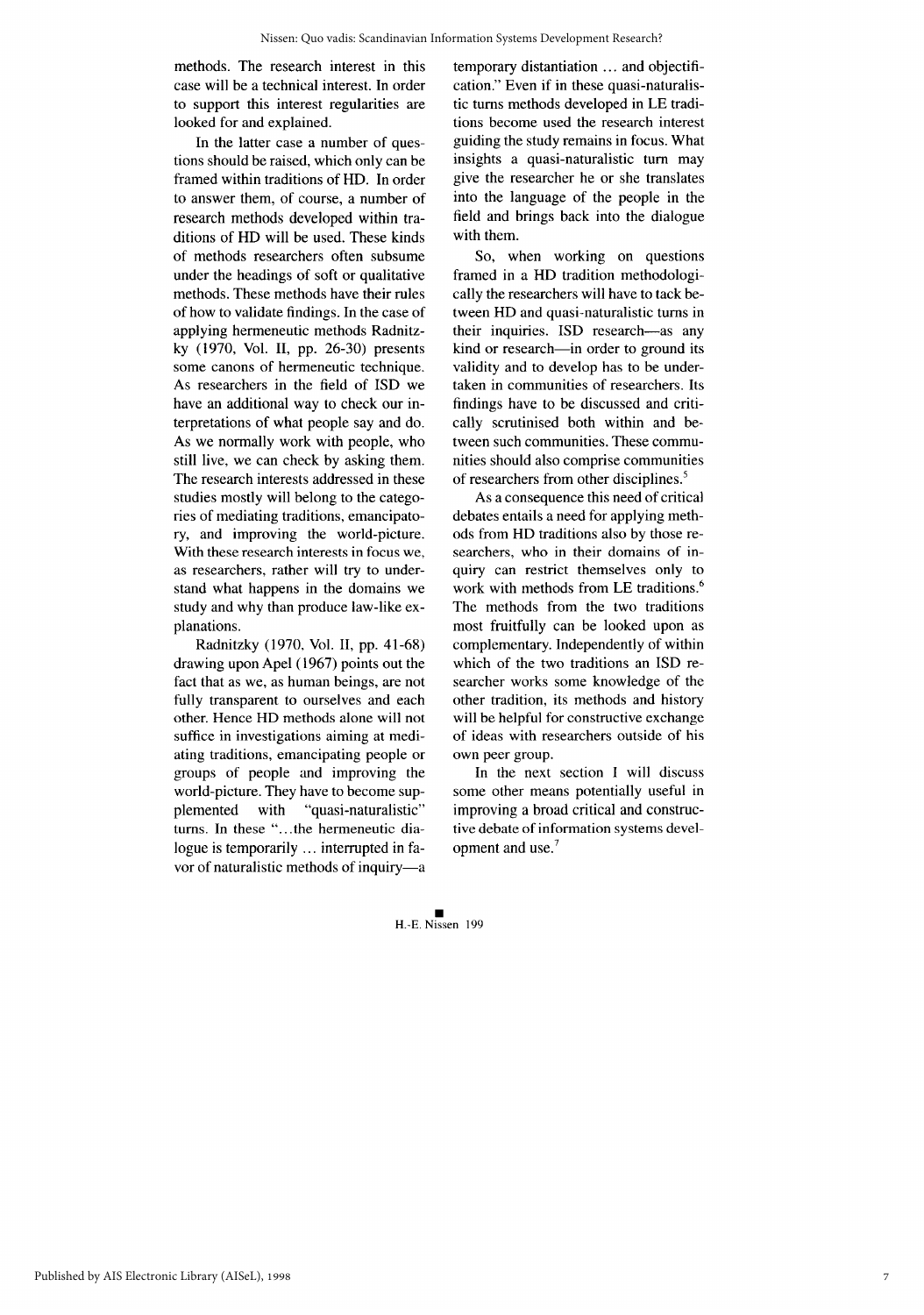### Means to support critical and constructive dialogues on ISDR

The field of ISDR fights with considerable conceptual and terminological difficulties. Scandinavian researchers often take a broad look at information systems, including organisational and societal issues. To these difficulties comes the fact that they as clearly shown in the paper by Iivari and Lyytinen in their work draw upon many different theories. Partly research proceeds by introducing new distinctions, and thereby new concepts needing names. This means there neither could nor should exist a final solution to this problem.

However, this should not be taken as an excuse from trying to approach a use of concepts and terms in a way facilitating a broad dialogue on ISDR.<sup>8</sup> For a number of years a number of members of IFIP WG 8.1 have worked on "A Framework of Information Systems Concepts" (Falkenberg et al. 1998). Two members of this group are Scandinavian researchers. In order to improve communication between different ISD research groups a study of their conceptual/ terminological framework could be helpful. Using it when adequate and relating to it in cases, which warrant other concepts/terms might prove worthwhile.

Theorising within the traditions of LE entails an ideal of formulating broad generalisations. ISD and the usefulness of ISDMs often strongly depend on local contexts. Concepts used in ISDR contrary to this seem to refer to broad and at least implicitly homogeneous classes. As examples take the concepts of 'information system', 'knowledge', and 'user'. It might turn out as more fruitful to look upon such concepts as referring to rather heterogeneous classes, which in many cases better could become studied as a set of subclasses. In the case of the concept of 'number' 'integers', 'real numbers', and 'imaginary numbers' have been distinguished as belonging to different subclasses from the beginning of computerisation.

A distinction made long ago by Börje Langefors was to distinguish between external and internal properties of composite entities (Langefors, 1993, pp. 35-53). For the study and description of a composite entity as a simple entity in its environment only its external properties are relevant. For the study and description of how a composite entity is composed by elements and the way these are interconnected only these and their ways of interrelation are relevant. Seen from the latter perspective the external properties of the composite entity can be called emergent properties. The domain of a composite entity as a simple one in an environment and the domain of the elements composing it by their interconnections do not intersect. Any connections between these belong to conclusions drawn by observers, who are able to observe both domains and reflect about their relations. (Cf. Maturana, 1988.)

Take the case of an application program when executed intended to support some activity in an enterprise. The designers in their design task focus on its internal properties. They will also observe its future environment both with respect to its IT infrastructure, in the form of hardware and systems software, and with respect to its organisational and human environment in the enterprise. They will, in their minds, try to relate these different domains with the intention to design a program with emergent,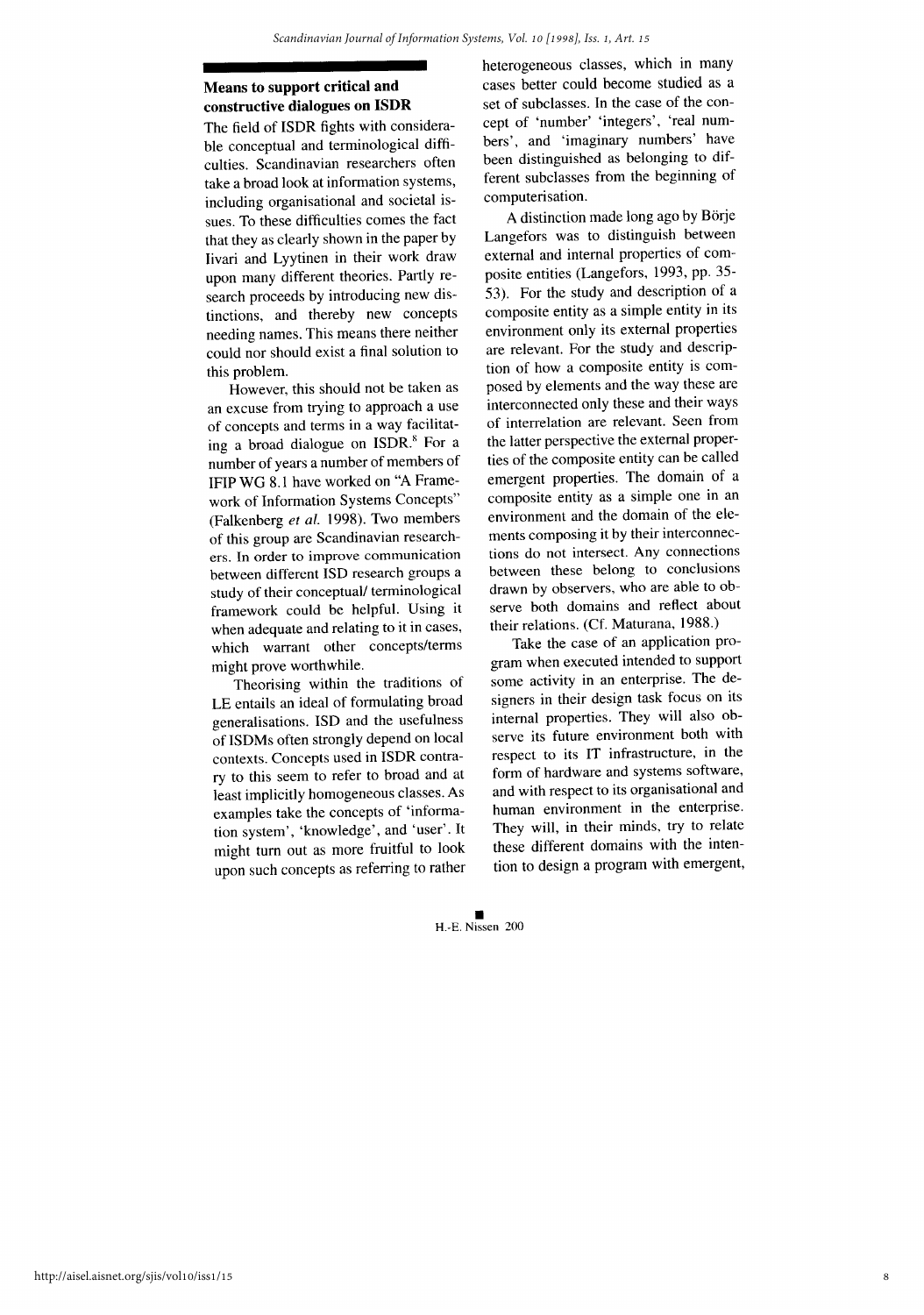external properties that fulfil the expectations of their customers without negative side effects. Still, there exists no guarantee that the effects of using the program will turn out as intended by the designers. This follows from the statement above of non-overlapping between the domain of composing a program from a number of elements and the domain(s) in which the program exhibits its emergent, external properties. What external properties finally will emerge has to be observed using the implemented program in its operating environment.

This will not surprise any practitioners in the field of ISD. Still, recurrent hopes appear that new methods of ISD and suitable CASE tools would enable us to circumvent this fundamental point. This occurs in spite of the theory published in Langefors (1966) and a more general theory applicable to all kinds of research in Maturana (1988). These indicate that some of the practical difficulties encountered in ISD cannot be eliminated only by improved software design. To many researchers in the field of ISD this will not come as a surprise. Still, even these researchers may find some value in a theoretical grounding of what they may have arrived at on other grounds.

"Would you tell me, please, which way I ought to go from here?"

"That depends a good deal on where you want to get to," said the Cat.

"I don't much care where ----" said Alice.

"Then it doesn't matter which way you go," said the Cat.

"--- so long as I get somewhere," Alice added as an explanation.

"Oh, you're sure to do that," said the Cat,

"if you only walk long enough." From Alice in Wonderland by Lewis

Carroll. First published in 1863.

#### **Summary and Conclusions**

Which reflections and questions might help Scandinavian ISD researchers to do a good job in the next ten years? The paper has indicated some partial and tentative answers to this question.

The first section on research traditions and research questions can stimulate reflection on the need of a critical attitude to the way in which research questions in ISD are framed. Firstly, a consciousness of the existence of several research traditions is needed. For researchers, who have been trained in some of the LE traditions, this will be far from self-evident. Secondly, the close connection between a research tradition and the questions, which can be asked and answered within it, should be kept in mind. Thirdly and closely connected to the second point, questions related to which knowledge interest to support by a research program should be raised and answered. Fourthly, the section shows two broad research traditions to which the theoretical approaches of Scandinavian ISD research could fruitfully be related. As both of them have long historical roots there exists a good chance they will turn out as applicable also to a number of new theoretical approaches, which might appear on the horizon of future Scandinavian ISD research. A familiarity with these two traditions may help to place both earlier and new approaches into a broader historical perspective than

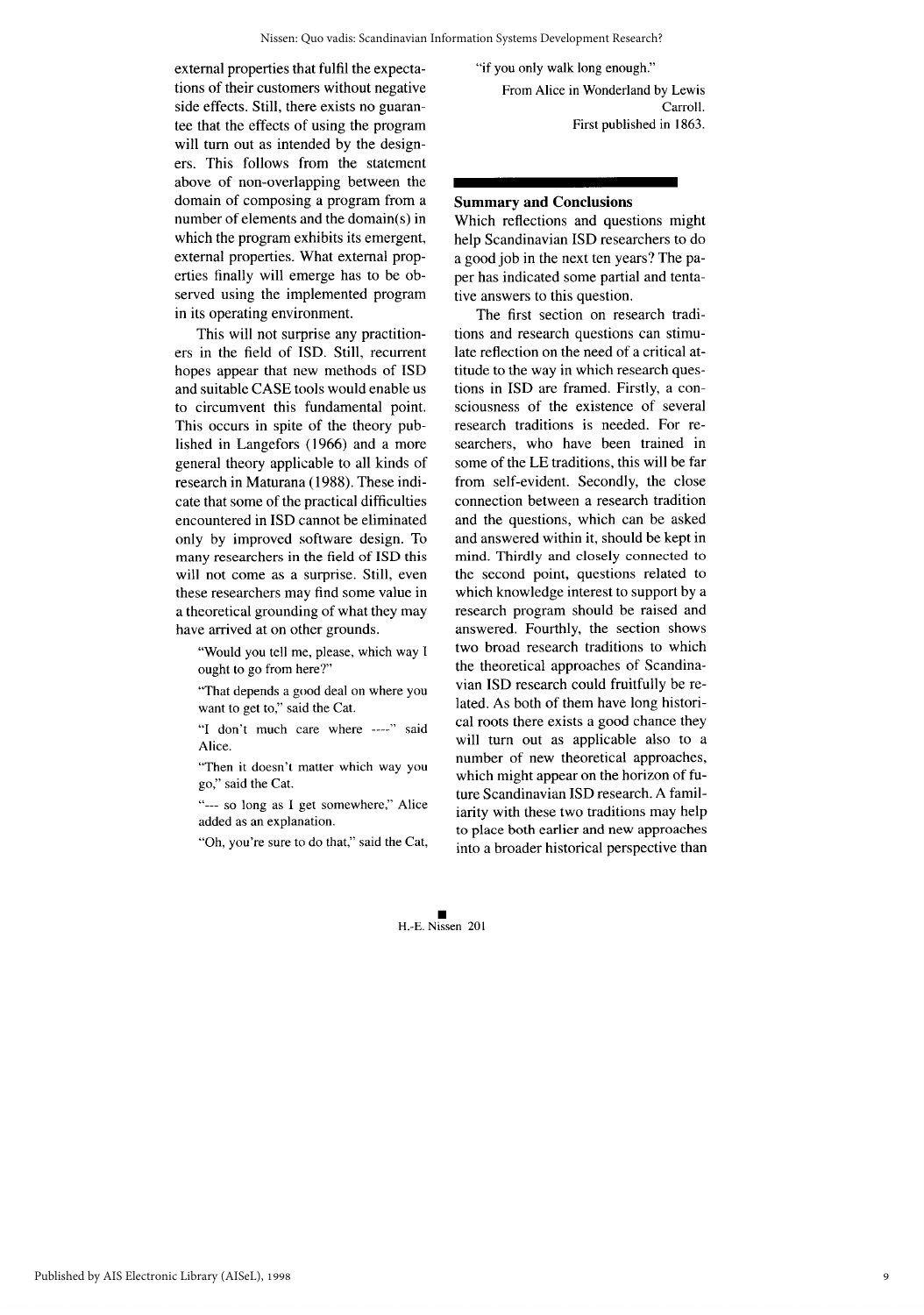so far has been the case when importing a new theory into the field.

The second section draws a line of distinction between the traditions of LE and HD. This is intended to help in discriminating between domains of inquiry in which research programs can be framed predominantly in one of the traditions. What, in the first section, was written about different research interests is important here, too.

In the third section I have tried to resolve, what sometimes seems to be a misunderstanding among researchers, who recently have "converted" from a LE tradition to one of HD. Some of these converts seem so afraid of falling back into their earlier tradition that they think they have to avoid all methods developed in LE. This mainly means to avoid any kind of measurement and use of quantitative methods. The section argues that while research question and research interest should decide which tradition to work within tools of inquiry could be used irrespective of in which tradition they originally have been developed. When it comes to tools of inquiry the two research traditions can be seen as complementary. This insight will equip researchers, whether working in a LE or a HD tradition, with a broader set of tools of inquiry. This means they will have a broader set of intellectual resources at disposal for their research tasks.

All research becomes undertaken in communities of investigators. ISD research findings should become critically debated within and between communities of researchers and of other people potentially affected by them. Some means to support such debates I have discussed in the last section.

One of the means I have distinguished is to put more effort into conceptual and terminological clarification. In the field of ISD this amounts to a big task where much remains to be done. As innovated research entails the creation of new important distinctions and naming them this task will never be finished. However, this should not be taken as an excuse for every research group to choose its concepts and terms with little regard for the corresponding choices of other groups. Here it might pay to take advantage of serious work done over a number of years by a group of researchers, who have proposed a framework of information systems concepts and given good reasons for their choices. (Falkenberg et al. 1998). The availability of this material in machine-readable form enhances its usefulness. Even researchers, who have reasons to work with some other concepts and terms, would facilitate constructive critical debates by relating them to this framework.

ISD and ISDMs often exhibit strong dependence on local contexts. This contrasts to the broad character of many concepts, which purport to cover large, homogeneous classes of phenomena. Here it might prove worthwhile to make the heterogeneity of phenomena explicit by introducing subclasses. This opens for better delimiting and describing the applicability of particular research findings.

This last section finally takes up an important distinction for all composite entities. All IT artefacts belong to this category. The distinction, introduced in Langefors (1966), distinguishes between external and internal properties of composite entities. The external properties emerge from the properties of the ele-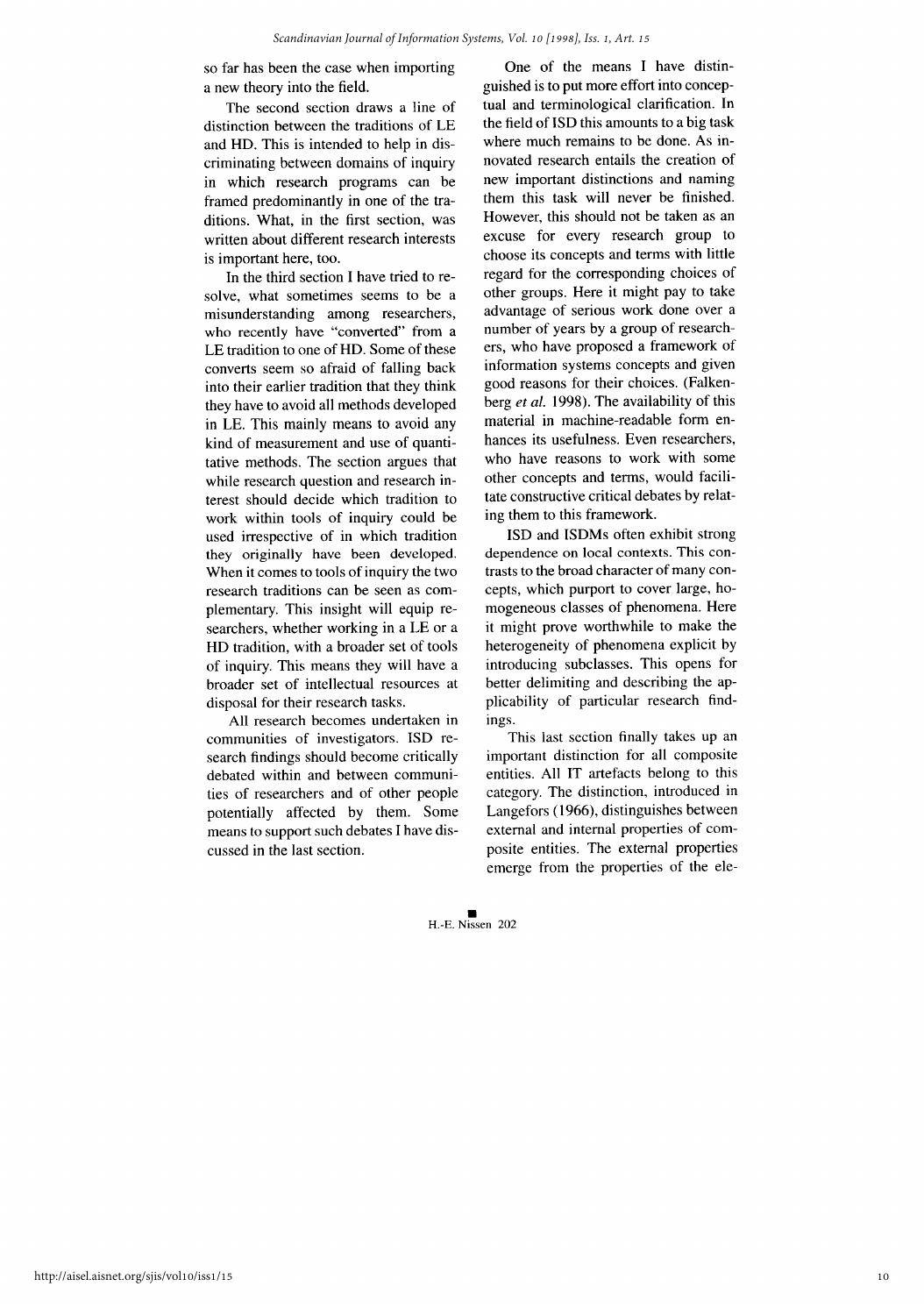ments of a composite entity and the way they compose it. The external properties can only be studied by observing a composite entity as a simple entity in its environment. In the domain where they are studied the elements and their properties and interrelations are irrelevant. In the domain in which the elements of a composite entity can be studied its emergent external properties do not even exist.

Maturana (1988) has introduced a distinction, valid for research in general, equivalent to that between external and internal properties introduced by Langefors, but on different grounds. Two conclusions can be drawn from this. Firstly, the fundamental difficulty, of no intersection between the domain of observation of design of an artefact from its components and the domain in which its emergent properties can be observed, cannot be eliminated only by improved software design. Secondly, the intellectual tool of clear distinctions between observers and their domains of observation can avoid wrong conclusions created by projecting relations established by researchers, who are able to observe several disjoint domains, into one or the other of these domains. Such relations do not operate in the domains observed but belong to the cognitive domain of explanations constructed by these observers. (Cf. Maturana, 1988.)

To the extent some of the reflections and questions in this paper will reorient the research work undertaken in the future by Scandinavian ISD researchers it has not been written and studied in vain. If this materialises can only be decided in the future and by others.

#### **Notes**

<sup>1</sup>The expression I have borrowed from a book by Gregory Bateson and Mary Catherine Bateson  $(1987)$ 

<sup>2</sup>By "we" I here refer to members of different Scansystems development dinavian information researchers.

<sup>3</sup>These two latter research interests also belong to HD traditions.

<sup>4</sup>The concept of 'quasi-naturalistic' turns in human sciences will become explicated in the section on "Choosing methods for ISD research" below.

<sup>5</sup>These critical dialogues also should comprise all people interested in our research findings and their applications.

<sup>6</sup>Apel (1967) has discussed what physicists do as compared with the methodological prescriptions they give for research in physics. He points out the fact that when physicists establish what kind of experiment best would help them to discriminate between two competing hypotheses they de facto used hermeneutic methods.

<sup>7</sup>Over the lifetime of an information system I perceive that reflecting on its use constitutes an integral and not separable part of its development.

<sup>8</sup>I cannot pretend I have done as much as I could myself to follow this suggestion.

#### **References**

- Apel, K.-O., (1967). Philosophy of Language and the Geisteswissenschaften, D. Reidel, Dordrecht, The Netherlands, in German published 1965.
- Apel, K.-O., (1980). Towards a Transformation of Philosophy Routledge & Kegan London, Translation of some Paul. essays from a German original published 1972, 1973 by Suhrkamp Verlag, Frankfurt am Main.
- Aulin, A., (1982). The Cybernetic Laws of Social Progress Towards a Critical Social Philosophy and a Criticism of Marxism, Pergamon Press, Oxford
- Bateson, G., (1987). Angels Fear An investigation into the nature and meaning of the. M. C. sacred. Macmillan Publishing Co., New York. Also published as a Rider Book